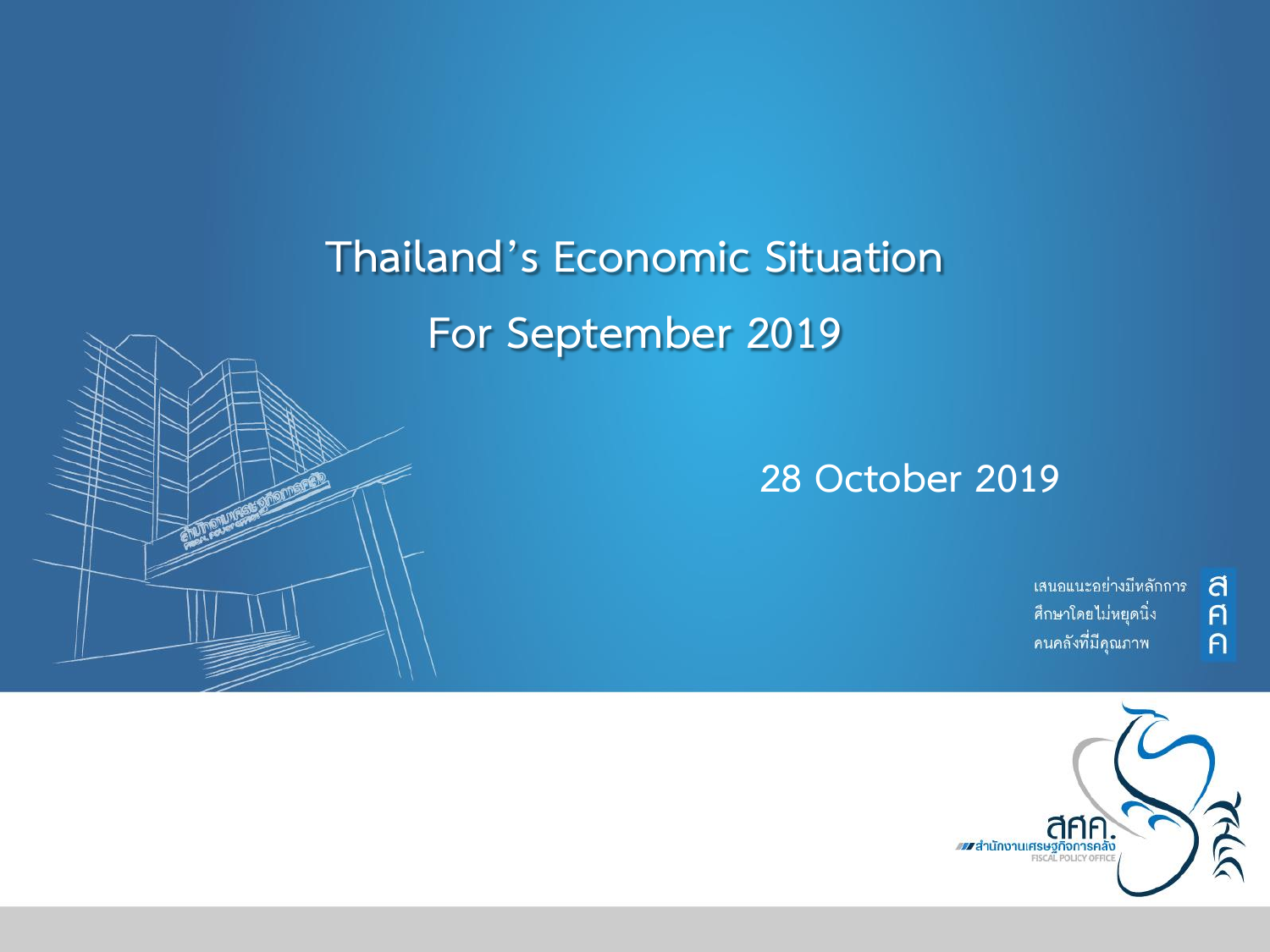F

 $\bigcap$ 

#### **Thailand's Economic Indicators : Consumption** ศึกษาโดยไม่หยุดนี้ง ิคนคลังที่มีคุณภาพ



| Growth rate: %YOY                      |       | 2018    | 2018           |                |                |                |                |                | 2019           |                          |         |            |  |  |  |
|----------------------------------------|-------|---------|----------------|----------------|----------------|----------------|----------------|----------------|----------------|--------------------------|---------|------------|--|--|--|
| (Share of GDP)                         | 2017  |         | O <sub>1</sub> | Q <sub>2</sub> | Q <sub>3</sub> | Q <sub>4</sub> | Q <sub>1</sub> | Q <sub>2</sub> | Q <sub>3</sub> | Aug                      | Sep     | <b>YTD</b> |  |  |  |
| Real GDP (%YoY)                        | 4.0%  | 4.1%    | 5.0%           | 4.7%           | 3.2%           | 3.6%           | 2.8%           | 2.3%           | ÷              | $\overline{\phantom{a}}$ | ÷,      | 2.6%       |  |  |  |
| Private Consumption (48.2%)            | 3.0%  | 4.6%    | 3.8%           | 4.1%           | 5.2%           | 5.4%           | 4.9%           | 4.4%           | ÷.             | ÷.                       | $\sim$  | 4.6%       |  |  |  |
| Real VAT (%YoY)                        | 3.7%  | 5.6%    | 4.1%           | 6.0%           | 6.6%           | 5.8%           | 1.7%           | 0.4%           | $-5.7%$        | $-5.3%$                  | $-2.3%$ | $-1.3%$    |  |  |  |
| %qoq SA / %mom SA                      |       |         | 2.1%           | 2.0%           | 2.4%           | $-0.7%$        | $-1.8%$        | 0.5%           | $-3.7%$        | $-1.3%$                  | $-3.3%$ |            |  |  |  |
| Imports of consumption goods (%YoY)    | 4.7%  | 8.4%    | 7.6%           | 11.6%          | 6.1%           | 8.2%           | 0.7%           | $-1.5%$        | N/A            | $-1.9%$                  | N/A     | 1.4%       |  |  |  |
| %qoq_SA / %mom_SA                      |       |         | 2.2%           | 4.5%           | $-2.7%$        | 4.2%           | $-5.0%$        | 2.1%           | N/A            | $-12.3%$                 | N/A     |            |  |  |  |
| Passenger car sales (%YoY)             | 23.7% | 15.4%   | 12.1%          | 23.6%          | 21.2%          | 6.8%           | 13.9%          | 3.7%           | $-1.7%$        | $-3.3%$                  | $-2.4%$ | 5.0%       |  |  |  |
| %gog SA / %mom SA                      |       |         | $-1.5%$        | 8.5%           | 1.3%           | $-0.8%$        | 4.2%           | $-1.2%$        | $-3.3%$        | $-0.8%$                  | $-2.1%$ |            |  |  |  |
| Registration of new Motorcycles (%YoY) | 5.5%  | $-2.9%$ | $-1.7%$        | $-5.8%$        | $-3.7%$        | $-0.2%$        | $-0.1%$        | $-7.1%$        | 0.9%           | $-4.4%$                  | $-3.2%$ | $-2.2%$    |  |  |  |
| %gog SA / %mom SA                      |       |         | $-4.1%$        | 0.8%           | $-1.8%$        | 4.9%           | $-3.8%$        | $-6.4%$        | 6.9%           | $-12.9%$                 | $-5.1%$ |            |  |  |  |
| Consumer Confidence Index (level)      | 64.0  | 67.8    | 66.7           | 67.5           | 69.6           | 67.4           | 68.1           | 64.8           | 60.8           | 60.9                     | 59.3    | 64.6       |  |  |  |
| Real farm income (FPO) (%YoY)          | 1.5%  | 1.2%    | $-4.2%$        | 5.0%           | 6.2%           | 0.4%           | $-0.2%$        | $-1.8%$        | 2.4%           | 3.1%                     | 3.0%    | 0.1%       |  |  |  |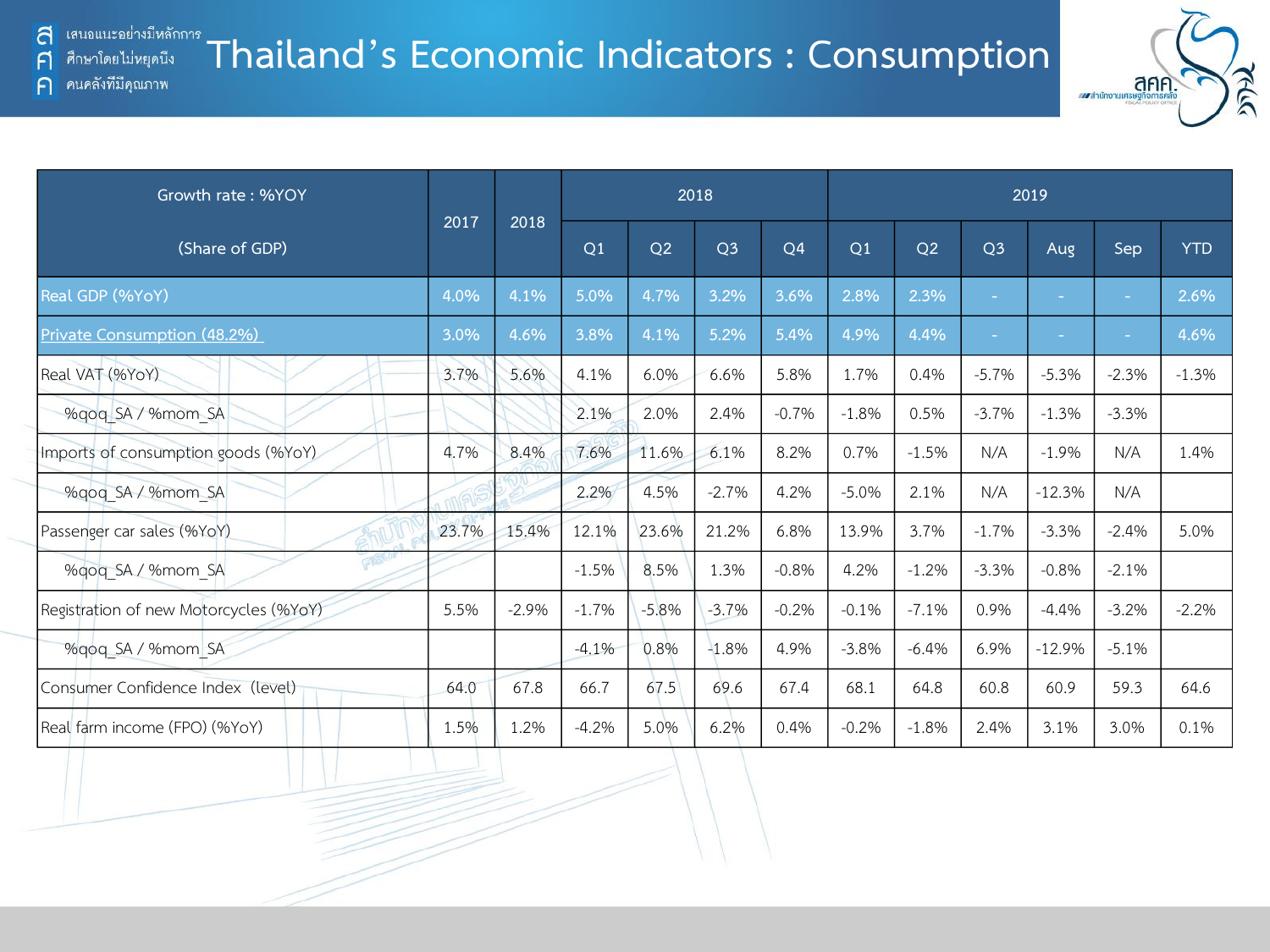ิคนคลังที่มีคุณภาพ

 $\mathsf{F}$ 

 $\bigcap$ 

#### **Thailand's Economic Indicators : Investment**



| Growth rate: %YoY                             |         | 2018  |       |                |                |                | 2019    |          |                |            |          |            |  |
|-----------------------------------------------|---------|-------|-------|----------------|----------------|----------------|---------|----------|----------------|------------|----------|------------|--|
| (Share of GDP)                                | 2017    | 2018  | Q1    | Q <sub>2</sub> | Q <sub>3</sub> | Q <sub>4</sub> | Q1      | Q2       | Q <sub>3</sub> | <b>Aug</b> | Sep      | <b>YTD</b> |  |
| Private investment (17.7%)                    | 2.9%    | 3.9%  | 3.1%  | 3.1%           | 3.8%           | 5.5%           | 4.4%    | 2.2%     | $\sim$         |            | ÷.       | 3.3%       |  |
| Private investment in equipment (14.5%)       | 3.9%    | 3.9%  | 3.1%  | 3.3%           | 3.4%           | 5.6%           | 5.1%    | 2.5%     | $\sim$         | $\sim$     | $\sim$   | 3.8%       |  |
| Private investment in construction (3.2%)     | $-0.9%$ | 4.1%  | 3.1%  | 2.8%           | 5.2%           | 5.1%           | 1.8%    | 0.9%     | ٠              |            | ٠        | 1.3%       |  |
| Private Investment in Equipment Indicators    |         |       |       |                |                |                |         |          |                |            |          |            |  |
| Imports of capital goods (volume) (%YoY)      | 6.3%    | 3.4%  | 9.1%  | 5.6%           | $-1.1%$        | 0.5%           | $-9.5%$ | $-6.1%$  | $-1.0%$        | $-9.6%$    | $-2.7%$  | $-5.6%$    |  |
| %qoq SA / %mom SA                             |         |       | 5.0%  | $-1.4%$        | $-3.5%$        | 0.4%           | $-5.3%$ | 2.6%     | 1.4%           | $-14.3%$   | 0.6%     |            |  |
| Commercial car sales (%YoY)                   | 7.5%    | 22.2% | 13.0% | 28.2%          | 22.8%          | 25.0%          | 9.5%    | 2.9%     | $-11.3%$       | $-9.2%$    | $-21.4%$ | 0.2%       |  |
| GV<br>6F<br>%gog SA / %mom SA                 |         |       | 10.5% | 10.0%          | 2.8%           | 0.3%           | $-3.3%$ | 2.8%     | $-11.0%$       | $-5.6%$    | $-9.0\%$ |            |  |
| Private Investment in Construction Indicators |         |       |       |                |                |                |         |          |                |            |          |            |  |
| Real estate tax collection (%YoY)             | $-0.9%$ | 13.2% | 14.8% | 16.8%          | 10.8%          | 11.2%          | 4.9%    | $-15.6%$ | $-2.3%$        | $-9.2%$    | 8.5%     | $-4.7%$    |  |
| %gog SA / %mom SA                             |         |       | 6.3%  | 6.4%           | $-1.2%$        | $-0.3%$        | 0.1%    | $-14.3%$ | 13.9%          | 2.2%       | 5.7%     |            |  |
| Cement sales (%YoY)                           | 1.3%    | 4.9%  | 1.6%  | 4.0%           | 8.8%           | 5.6%           | $-3.0%$ | $-3.9%$  | $-9.2%$        | $-12.9%$   | $-10.0%$ | $-5.3%$    |  |
| %gog SA / %mom SA                             |         |       | 2.0%  | $-0.1%$        | 4.5%           | $-0.9%$        | $-6.3%$ | $-0.8%$  | $-1.5%$        | $-8.7%$    | 4.4%     |            |  |
| Construction Materials Index (CMI) (%YoY)     | 1.9%    | 2.6%  | 2.8%  | 3.6%           | 3.2%           | 1.0%           | 0.0%    | 0.0%     | $-2.4%$        | $-2.3%$    | $-2.8%$  | $-0.8%$    |  |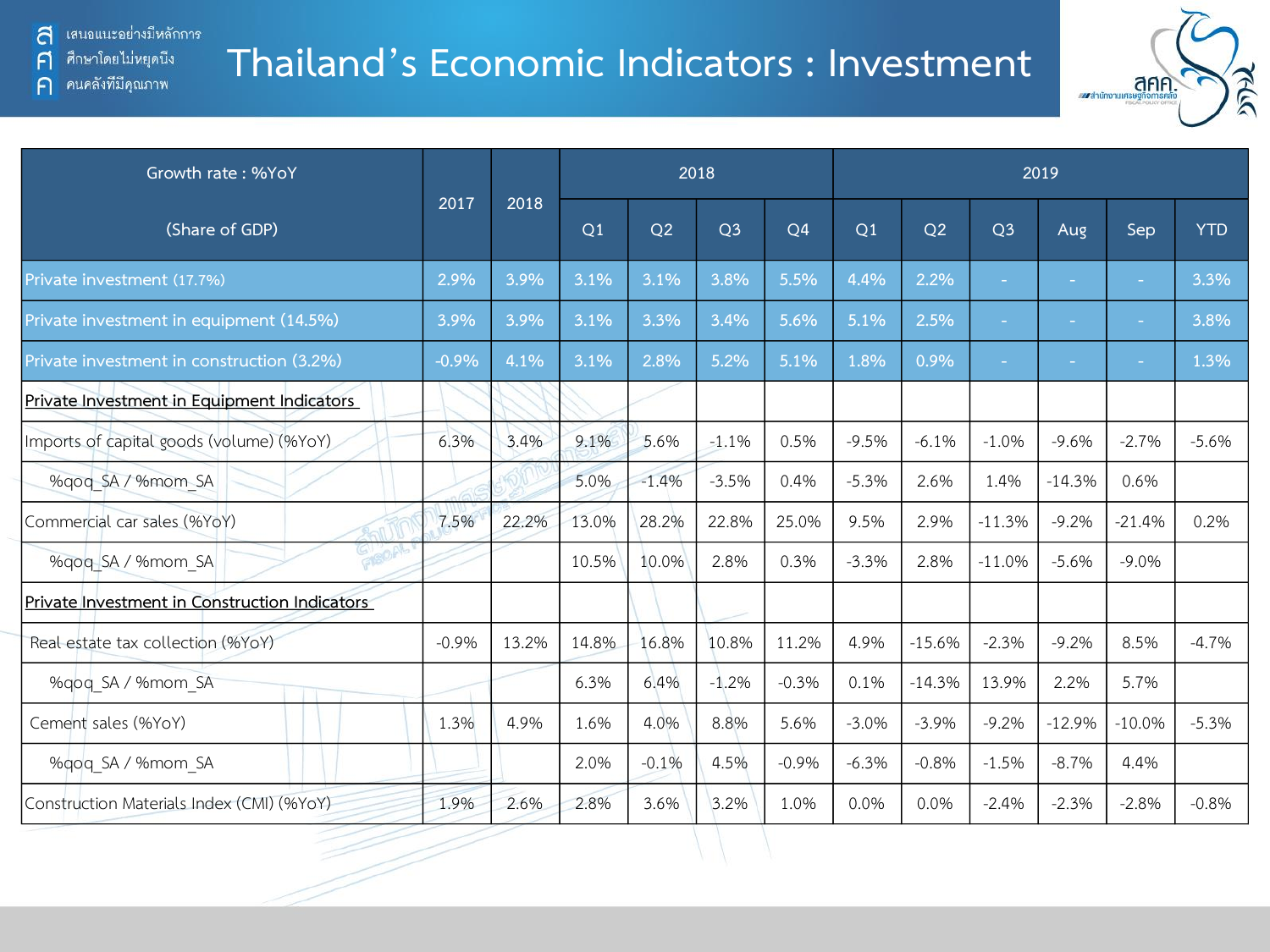้ เสนอแนะอย่างมีหลักการ a ศึกษาโดยไม่หยุดนี้ง

คนคลังที่มีคุณภาพ

F

 $\bigcap$ 

**Thailand's Economic Indicators : Fiscal sector**





|                            |               | <b>FY2018</b> |                               |                    |                    | <b>FY2019</b>      |                               |                                      |         |         |             |  |  |  |  |
|----------------------------|---------------|---------------|-------------------------------|--------------------|--------------------|--------------------|-------------------------------|--------------------------------------|---------|---------|-------------|--|--|--|--|
| Expenditure                | <b>FY2017</b> | <b>FY2018</b> | Q <sub>3</sub><br><b>FY18</b> | Q4/<br><b>FY18</b> | Q1/<br><b>FY19</b> | Q2/<br><b>FY19</b> | Q <sub>3</sub><br><b>FY19</b> | <b>Budget</b><br>Framework<br>FY2019 | Aug     | Sep     | <b>FYTD</b> |  |  |  |  |
| 1. Current Year FY2019     | 2,686.6       | 2,792.1       | 695.6                         | 625.9              | 893.0              | 669.2              | 590.2                         | 3,000.0                              | 158.2   | 258.0   | 2,788.3     |  |  |  |  |
| %YoY                       | 4.2%          | 3.9%          | 11.3%                         | 2.8%               | $-0.5%$            | 16.8%              | $-15.1%$                      | $-1.6%$                              | $-5.3%$ | $0.7\%$ | $-0.1%$     |  |  |  |  |
| Disbursement Rate (%)      | 91.9%         | 91.5%         | 22.8%                         | 20.5%              | 29.8%              | 22.3%              | 19.7%                         |                                      | 5.3%    | 8.6%    | 92.9%       |  |  |  |  |
| 2. Carry Over              | 204.0         | 215.1         | 42.8                          | 44.7               | 70.8               | 61.0               | 71.3                          | 255.8                                | 09.9    | 30.7    | 254.9       |  |  |  |  |
| 3. Total Expenditures(1+2) | 2,890.5       | 3,007.2       | 738.4                         | 670.6              | 963.7              | 730.2              | 661.5                         | 3,255.8                              | 168.1   | 288.7   | 3,043.2     |  |  |  |  |
| %YoY                       | 3.0%          | 4.0%          | 13.3%                         | 5.9%               | $-0.4%$            | 15.8%              | $-10.4%$                      | $-3.5%$                              | $-6.1%$ | 3.6%    | 1.2%        |  |  |  |  |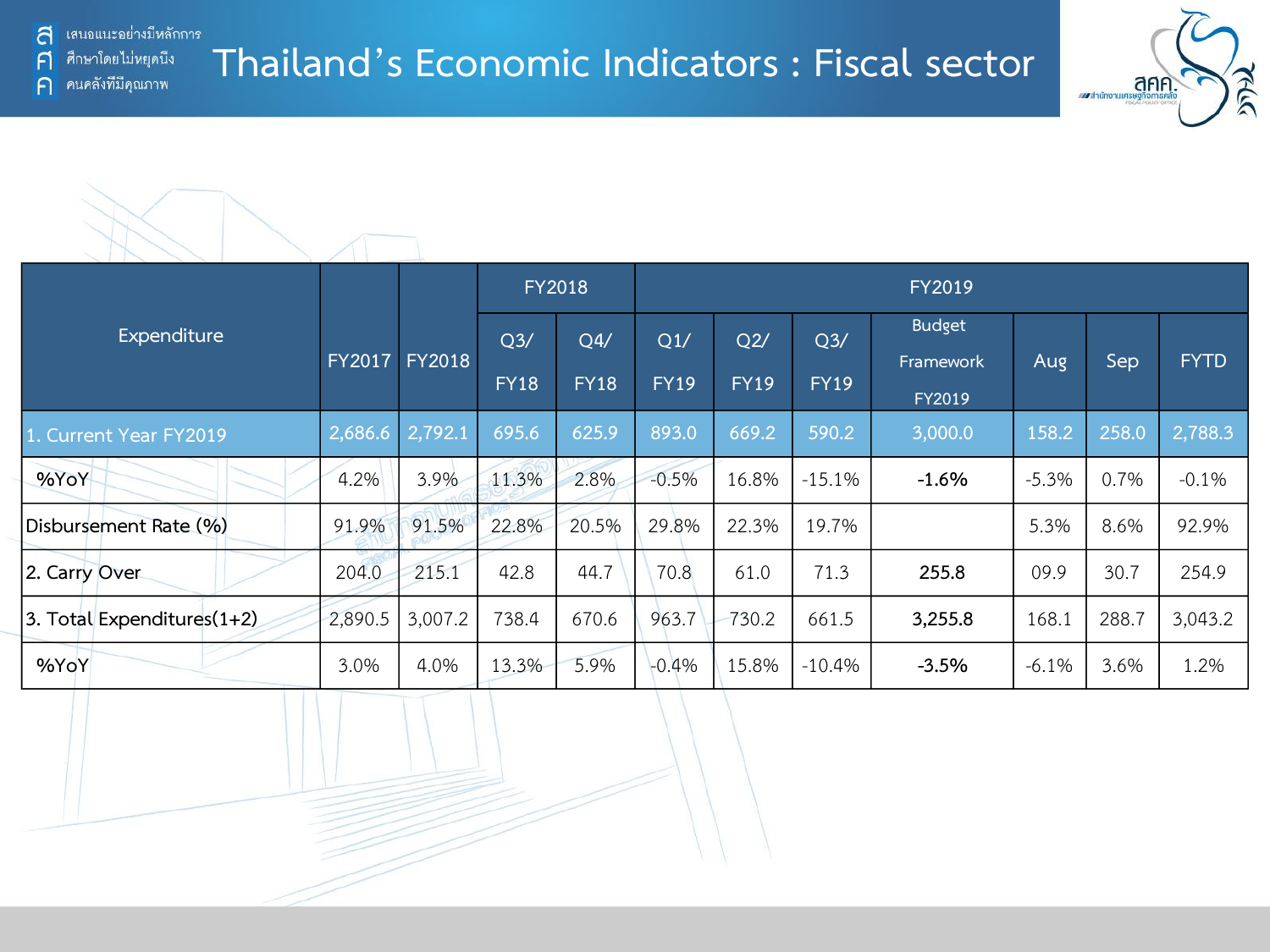คนคลังที่มีคุณภาพ

F

 $\bigcap$ 

### **Thailand's Economic Indicators : Fiscal sector**



|                                     |               |               |                | <b>FY2018</b> | FY2019      |             |             |                            |         |         |             |  |  |
|-------------------------------------|---------------|---------------|----------------|---------------|-------------|-------------|-------------|----------------------------|---------|---------|-------------|--|--|
| Expenditure<br>(Unit: Billion Baht) | <b>FY2017</b> | <b>FY2018</b> | Q <sub>3</sub> | Q4/           | Q1/         | Q2/         | Q3/         | <b>Budget</b><br>Framework | Aug     | Sep     | <b>FYTD</b> |  |  |
|                                     |               |               | <b>FY18</b>    | <b>FY18</b>   | <b>FY19</b> | <b>FY19</b> | <b>FY19</b> | FY2019                     |         |         |             |  |  |
| 1. Current Year FY2019              | 2,686.6       | 2,792.1       | 695.6          | 625.9         | 893.0       | 669.2       | 590.2       | 3,000.0                    | 158.2   | 258.0   | 2,788.3     |  |  |
| %YoY                                | 4.2%          | 3.9%          | 11.3%          | 2.8%          | $-0.5%$     | 16.8%       | $-15.1%$    | $-1.6%$                    | $-5.3%$ | 0.7%    | $-0.1%$     |  |  |
| Disbursement Rate (%)               | 91.9%         | 91.5%         | 22.8%          | 20.5%         | 29.8%       | 22.3%       | 19.7%       |                            | 5.3%    | 8.6%    | 92.9%       |  |  |
| <b>Current Expenditure</b>          | 2,305.8       | 2,411.8       | 603.7          | 518.3         | 817.7       | 569.0       | 497.5       | 2,448.9                    | 125.2   | 201.8   | 2,401.1     |  |  |
| %YoY                                | 4.1%          | 4.6%          | 11.5%          | 3.1%          | 0.9%        | 18.8%       | $-17.6%$    | $-2.4%$                    | $-6.6%$ | $-2.6%$ | $-0.4%$     |  |  |
| Disbursement Rate (%)               | 98.6%         | 96.1%         | 24.0%          | 20.6%         | 33.4%       | 23.2%       | 20.3%       |                            | 5.1%    | 8.2%    | 98.0%       |  |  |
| Capital Expenditure                 | 380.8         | 380.3         | 91.9           | 107.6         | 75.2        | 100.2       | 92.7        | 551.1                      | 33.0    | 56.2    | 387.2       |  |  |
| %YoY                                | 4.4%          | $-0.1%$       | 10.0%          | 1.3%          | $-13.7%$    | 7.0%        | 0.8%        | 2.1%                       | 0.0%    | 14.6%   | 1.8%        |  |  |
| Disbursement Rate (%)               | 65.3%         | 70.5%         | 17.0%          | 19.9%         | 13.7%       | 18.2%       | 16.8%       |                            | 6.0%    | 10.2%   | 70.3%       |  |  |
| 2. Carry Over                       | 204.0         | 215.1         | 42.8           | 44.7          | 70.8        | 61.0        | 71.3        | 255.8                      | 09.9    | 30.7    | 254.9       |  |  |
| Total Expenditures (1+2)            | 2,890.5       | 3,007.2       | 738.4          | 670.6         | 963.7       | 730.2       | 661.5       | 3,255.8                    | 168.1   | 288.7   | 3,043.2     |  |  |
| %YoY                                | 3.0%          | 4.0%          | 13.3%          | 5.9%          | $-0.4%$     | 15.8%       | $-10.4%$    | $-3.5%$                    | $-6.1%$ | 3.6%    | 1.2%        |  |  |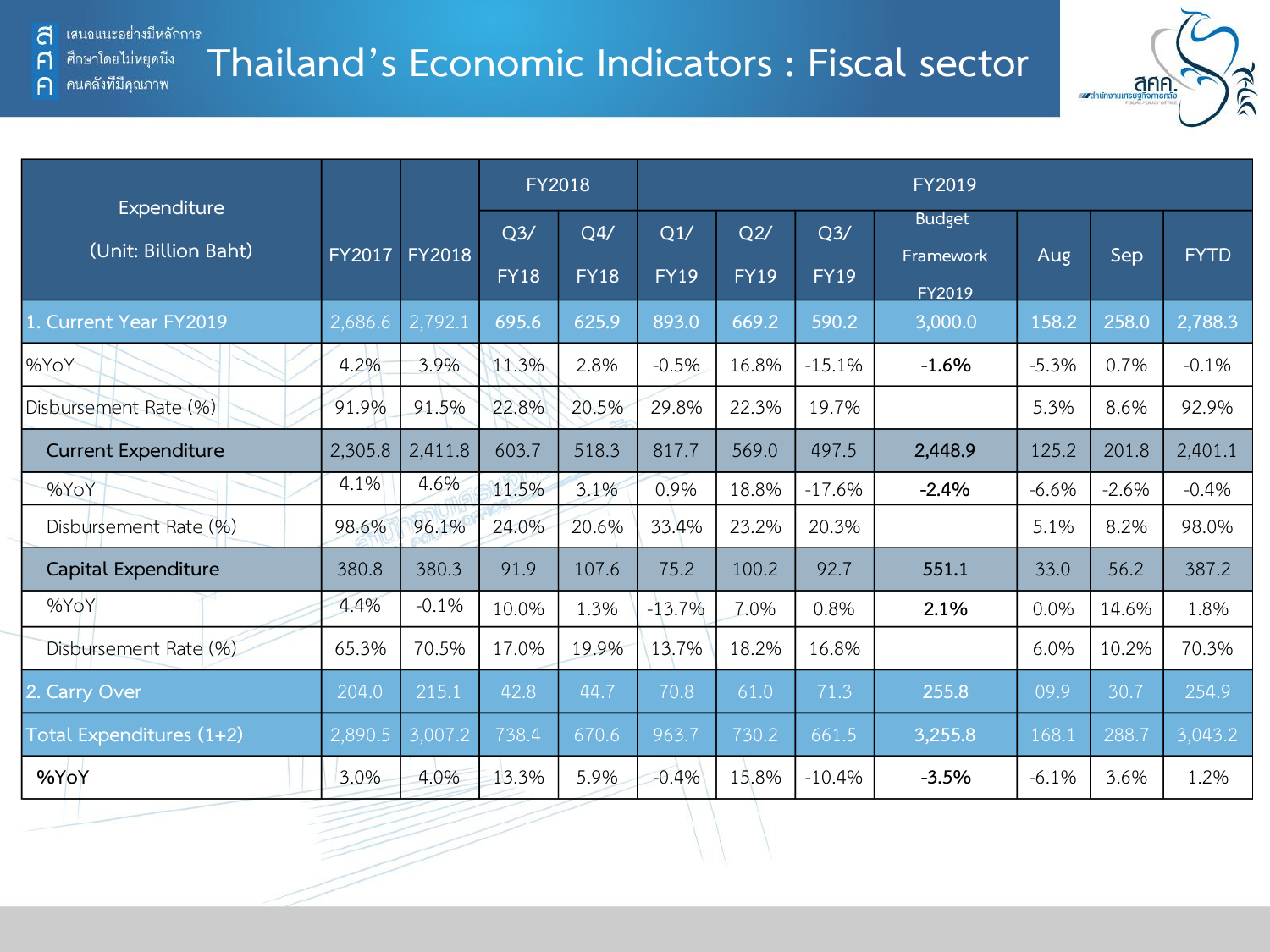คนคลังที่มีคุณภาพ

F

 $\bigcap$ 



|                                           |       |         |         |                |         | 2018           |                |          |                |                |          |          |            |
|-------------------------------------------|-------|---------|---------|----------------|---------|----------------|----------------|----------|----------------|----------------|----------|----------|------------|
| Export                                    | Share | 2017    | 2018    | O <sub>1</sub> | Q2      | Q <sub>3</sub> | Q <sub>4</sub> | Q1       | O <sub>2</sub> | Q <sub>3</sub> | Aug      | Sep      | <b>YTD</b> |
| Real Exports of Goods (56.0%)             |       | 4.1%    | 4.1%    | 7.2%           | 9.5%    | $-0.5%$        | 0.8%           | $-5.9%$  | $-5.8%$        | $\sim$         | ٠        | $\sim$   | $-5.8%$    |
| Value \$ term (Custom Dep.) %YoY          |       | 9.9%    | 6.9%    | 12.2%          | 11.2%   | 3.0%           | 2.0%           | $-2.1%$  | $-3.8%$        | $-0.5%$        | $-4.0%$  | $-1.4%$  | $-2.1%$    |
| Price \$ term (Ministry of Commerce) %YoY |       | 3.6%    | 3.4%    | 4.7%           | 4.7%    | 4.5%           | 3.0%           | 1.6%     | 0.4%           | 0.2%           | 0.3%     | 0.3%     | 0.3%       |
| Volume \$ term (MOF) %YoY                 |       | 6.0%    | 3.4%    | 7.1%           | 7.1%    | 6.4%           | 0.0%           | 0.3%     | $-2.4%$        | $-3.9%$        | $-4.3%$  | $-1.7%$  | $-2.4%$    |
| Real Exports of Major Goods               |       |         |         |                |         |                |                |          |                |                |          |          |            |
| Electronic Goods %YoY                     | 15.2% | 13.6%   | 4.4%    | 16.5%          | 10.1%   | 1.9%           | $-7.8%$        | $-12.3%$ | $-8.9%$        | $-7.3%$        | $-9.5%$  | $-7.8%$  | $-9.5%$    |
| Volume \$ term %YoY                       |       | 13.7%   | 1.8%    | 14.0%          | 14.0%   | 6.7%           | $-1.0%$        | $-10.0%$ | $-13.4%$       | $-9.2%$        | $-9.4%$  | $-7.2%$  | $-9.9%$    |
| Vehicle %YoY                              | 14.9% | 5.5%    | 9.6%    | 20.3%          | 20.3%   | 16.3%          | 7.5%           | $-3.6%$  | $-6.6%$        | $-7.7%$        | $-13.3%$ | 5.8%     | $-6.2%$    |
| Volume \$ term %YoY                       |       | 4.6%    | 8.4%    | 18.5%          | 18.5%   | 14.5%          | 6.1%           | $-3.8%$  | $-6.7%$        | $-7.7%$        | $-13.1%$ | 7.0%     | $-6.2%$    |
| Electrical Appliance %YoY                 | 9.6%  | 6.3%    | 3.6%    | 5.8%           | 5.8%    | 3.9%           | 3.6%           | 1.1%     | 0.0%           | $-1.2%$        | $-7.0%$  | 6.5%     | $-0.2%$    |
| Volume \$ term %YoY                       |       | 4.0%    | 1.0%    | 0.8%           | 0.8%    | 0.5%           | 2.1%           | 0.5%     | 0.0%           | $-1.2%$        | $-7.3%$  | 5.9%     | $-0.3%$    |
| Agriculture %YoY                          | 9.2%  | 17.8%   | 1.1%    | 0.6%           | 0.6%    | 6.7%           | 1.6%           | $-3.8%$  | $-0.8%$        | $-4.3%$        | $-6.6%$  | $-14.5%$ | $-3.7%$    |
| Volume \$ term %YoY                       |       | 7.3%    | $-4.9%$ | $-9.4%$        | $-9.4%$ | $-2.0%$        | $-2.1%$        | $-5.8%$  | $-1.9%$        | $-6.3%$        | $-11.5%$ | $-19.1%$ | $-6.5%$    |
| Agro-Industry %YoY                        | 7.2%  | $-0.8%$ | 7.0%    | 10.0%          | 10.0%   | 9.2%           | 6.1%           | 3.0%     | $-1.8%$        | $-1.7%$        | $-1.5%$  | 11.5%    | $-0.3%$    |
| Volume \$ term %YoY                       |       | $-8.2%$ | 6.8%    | 5.4%           | 5.4%    | 8.3%           | 8.0%           | 5.4%     | $-0.6%$        | $-1.3%$        | $-2.1%$  | 10.8%    | 0.1%       |
| Mineral and Fuel %YoY                     | 4.4%  | 29.3%   | 28.1%   | 38.3%          | 38.3%   | 29.7%          | 29.7%          | 18.1%    | $-9.6%$        | $-13.8%$       | $-38.6%$ | $-22.8%$ | $-16.8%$   |
| Volume \$ term %YoY                       |       | 5.6%    | 5.3%    | 17.1%          | 17.1%   | 8.3%           | $-2.1%$        | 1.0%     | $-10.5%$       | $-12.0%$       | $-32.5%$ | $-14.7%$ | $-14.0%$   |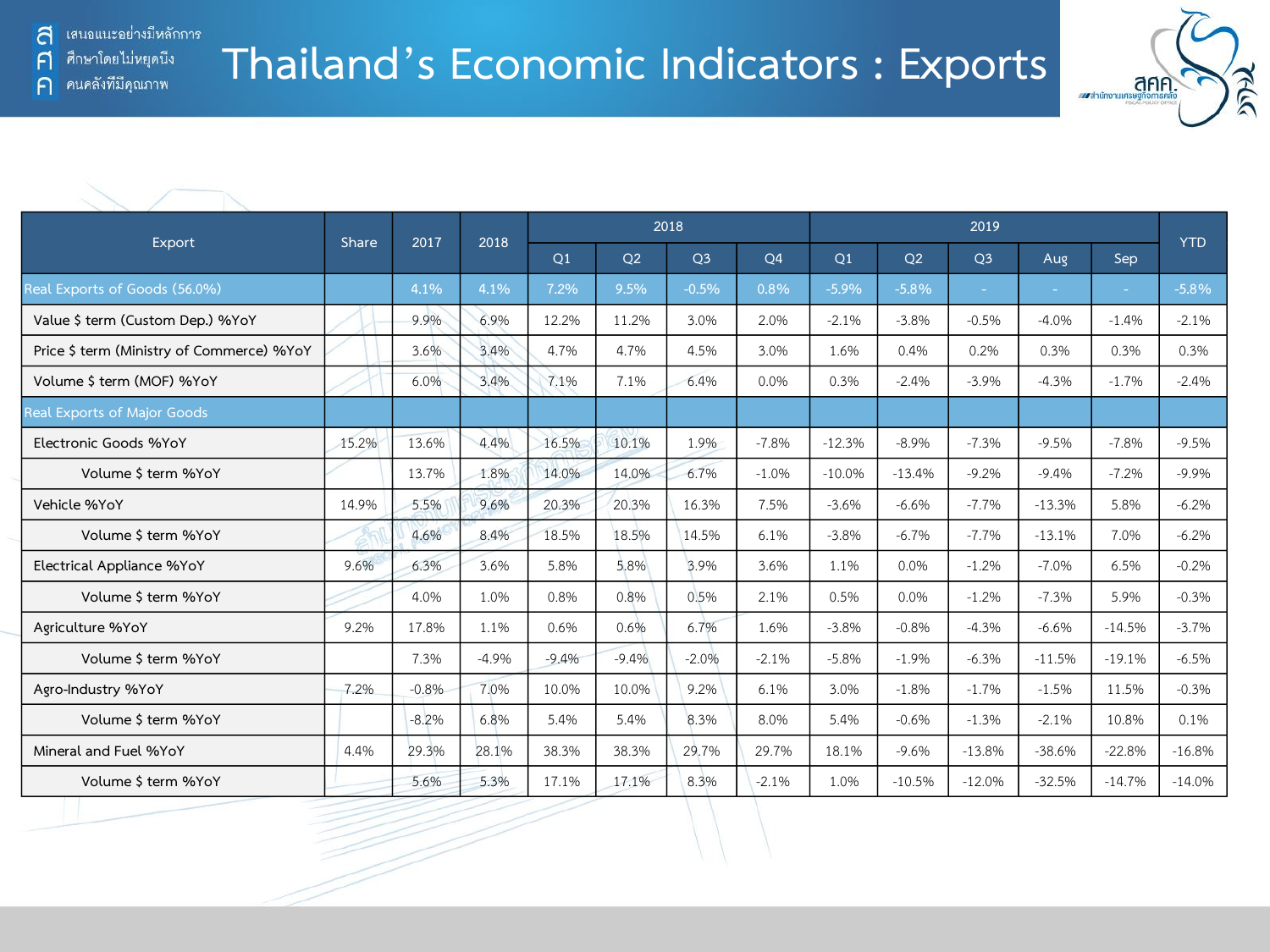้ เสนอแนะอย่างมีหลักการ ส

์ ศึกษาโดยไม่หยุดนี<sub>้</sub>ง  $\mathsf{F}$ 

ค คนคลังที่มีคุณภาพ

## **Exports by Destination**



| Export              | Share  | 2017    | 2018    |       |          | 2018           |                |          |          |                | 2019     | Sep<br>$-1.4%$<br>6.1%<br>7.8%<br>2.4%<br>$-8.2%$<br>$-3.7%$<br>$-15.9%$<br>$-10.8%$<br>1.0%<br>$-13.1%$<br>10.3%<br>$-2.4%$<br>9.2%<br>$-16.0%$<br>$-10.9%$<br>$-20.7%$<br>13.0%<br>$-6.7\%$<br>0.6% |            |  |  |  |  |
|---------------------|--------|---------|---------|-------|----------|----------------|----------------|----------|----------|----------------|----------|-------------------------------------------------------------------------------------------------------------------------------------------------------------------------------------------------------|------------|--|--|--|--|
|                     |        |         |         | Q1    | Q2       | Q <sub>3</sub> | Q <sub>4</sub> | Q1       | Q2       | Q <sub>3</sub> | Aug      |                                                                                                                                                                                                       | <b>YTD</b> |  |  |  |  |
| <b>Total Export</b> | 100.0% | 9.9%    | 6.9%    | 12.2% | 11.2%    | 3.0%           | 2.0%           | $-2.1%$  | $-3.8%$  | $-0.5%$        | $-4.0%$  |                                                                                                                                                                                                       | $-2.1%$    |  |  |  |  |
| China               | 12.0%  | 24.0%   | 2.7%    | 4.1%  | 16.0%    | $-2.3%$        | $-4.8%$        | $-10.4%$ | $-9.1%$  | 2.8%           | $-2.7%$  |                                                                                                                                                                                                       | $-5.6%$    |  |  |  |  |
| U.S.A               | 11.1%  | 8.5%    | 5.5%    | 9.1%  | 6.8%     | 0.1%           | 6.8%           | 32.1%    | 3.3%     | 7.7%           | 5.8%     |                                                                                                                                                                                                       | 14.1%      |  |  |  |  |
| Japan               | 9.9%   | 7.7%    | 13.0%   | 24.9% | 11.3%    | 8.6%           | 8.2%           | $-1.8%$  | $-2.3%$  | 2.9%           | $-1.2%$  |                                                                                                                                                                                                       | $-0.4%$    |  |  |  |  |
| EU.                 | 9.0%   | 8.1%    | 5.1%    | 11.0% | 11.2%    | 2.5%           | $-3.7%$        | $-6.8%$  | $-7.3%$  | $-5.6%$        | $-6.2%$  |                                                                                                                                                                                                       | $-6.6%$    |  |  |  |  |
| Australia           | 5.1%   | 3.5%    | 2.9%    | 14.0% | 10.3%    | $-3.3%$        | $-7.4%$        | $-11.7%$ | $-7.5%$  | 12.1%          | 18.4%    |                                                                                                                                                                                                       | $-2.4%$    |  |  |  |  |
| Vietnam             | 5.1%   | 22.9%   | 11.9%   | 18.7% | 6.7%     | 13.1%          | 10.0%          | 5.8%     | 2.7%     | $-14.1%$       | $-19.1%$ |                                                                                                                                                                                                       | $-2.6%$    |  |  |  |  |
| Hong Kong           | 5.0%   | 7.2%    | 1.8%    | 1.4%  | 9.5%     | 2.8%           | $-6.3%$        | $-13.6%$ | $-5.1%$  | $-5.4%$        | $-6.5%$  |                                                                                                                                                                                                       | $-8.0\%$   |  |  |  |  |
| Malaysia            | 4.6%   | 7.4%    | 12.6%   | 15.5% | 12.6%    | 19.4%          | 3.6%           | $-3.3%$  | $-8.5%$  | $-17.8%$       | $-37.3%$ |                                                                                                                                                                                                       | $-10.2%$   |  |  |  |  |
| Indonesia           | 4.1%   | 8.2%    | 15.9%   | 21.4% | 13.4%    | 19.4%          | 9.8%           | $-9.9%$  | $-18.9%$ | $-13.0%$       | $-10.4%$ |                                                                                                                                                                                                       | $-14.0%$   |  |  |  |  |
| Singapore           | 3.7%   | 0.8%    | 13.6%   | 12.3% | $-7.6%$  | 24.9%          | 29.2%          | $-10.9%$ | 10.8%    | $-5.8%$        | $-27.3%$ |                                                                                                                                                                                                       | $-2.2%$    |  |  |  |  |
| Middle East         | 3.4%   | $-1.8%$ | $-5.1%$ | 11.1% | $-10.3%$ | $-6.2%$        | $-13.7%$       | $-7.3%$  | $-8.3%$  | 2.4%           | 5.3%     |                                                                                                                                                                                                       | $-4.5%$    |  |  |  |  |
| Philippines         | 3.1%   | 8.6%    | 13.9%   | 14.0% | 23.2%    | 23.6%          | $-2.8%$        | $-7.7%$  | $-17.4%$ | $-15.1%$       | $-16.9%$ |                                                                                                                                                                                                       | $-13.6%$   |  |  |  |  |
| Africa              | 3.0%   | 10.9%   | 10.8%   | 21.3% | 22.4%    | 5.3%           | $-2.4%$        | $-4.6%$  | $-11.0%$ | $-12.8%$       | $-22.8%$ |                                                                                                                                                                                                       | $-9.5%$    |  |  |  |  |
| India               | 3.0%   | 25.7%   | 17.8%   | 32.8% | 27.7%    | 14.3%          | $-0.4%$        | 1.3%     | 4.9%     | $-8.1%$        | $-18.0%$ |                                                                                                                                                                                                       | $-0.5%$    |  |  |  |  |
| South Korea         | 2.0%   | 14.4%   | 6.0%    | 6.7%  | 12.3%    | 3.0%           | 1.6%           | $-6.6%$  | $-0.3%$  | $-10.3%$       | $-6.5%$  |                                                                                                                                                                                                       | $-5.6%$    |  |  |  |  |
| Taiwan              | 1.6%   | 19.0%   | $-0.9%$ | 11.5% | 1.6%     | $-10.1%$       | $-5.3%$        | $-14.5%$ | $-6.3%$  | 10.0%          | 4.7%     |                                                                                                                                                                                                       | $-4.0%$    |  |  |  |  |
| PS. ASEAN-9         | 27.1%  | 8.9%    | 14.9%   | 15.1% | 13.6%    | 21.8%          | 9.6%           | $-4.5%$  | $-5.9%$  | $-39.7%$       | $-92.7%$ |                                                                                                                                                                                                       | $-17.4%$   |  |  |  |  |
| PS. ASEAN-5         | 15.5%  | 6.1%    | 13.6%   | 16.1% | 9.4%     | 20.2%          | 9.3%           | $-7.8%$  | $-8.7%$  | $-12.1%$       | $-24.6%$ |                                                                                                                                                                                                       | $-9.6%$    |  |  |  |  |
| PS. Indochina-4     | 11.6%  | 12.9%   | 16.7%   | 13.8% | 19.9%    | 24.1%          | 9.9%           | 0.0%     | $-2.0%$  | $-16.2%$       | $-22.7%$ | $-15.3%$                                                                                                                                                                                              | $-6.4%$    |  |  |  |  |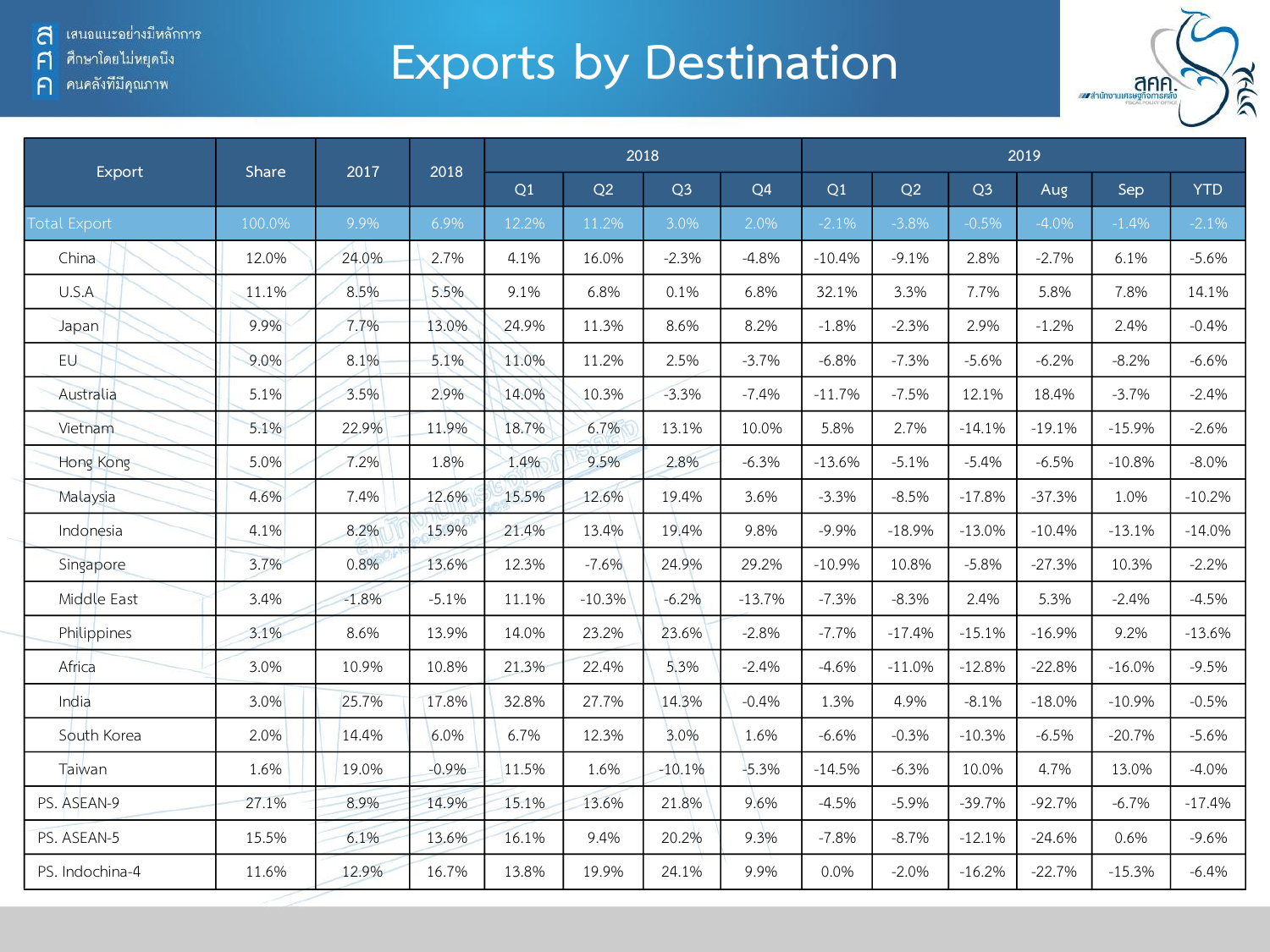คนคลังที่มีคุณภาพ

F

 $\bigcap$ 

## **Thailand's Economic Indicators : Imports**



|                                                          | Share | 2017  | 2018  |       |                | 2018           |         | 2019    |         |                |          |          |            |
|----------------------------------------------------------|-------|-------|-------|-------|----------------|----------------|---------|---------|---------|----------------|----------|----------|------------|
| Import                                                   |       |       |       | Q1    | O <sub>2</sub> | Q <sub>3</sub> | Q4      | Q1      | Q2      | Q <sub>3</sub> | Aug      | Sep      | <b>YTD</b> |
| Real Imports of Goods (49.8%)                            |       | 7.4%  | 8.1%  | 10.4% | 7.9%           | 9.9%           | 4.5%    | $-2.6%$ | $-3.4%$ | $\sim$ .       |          | ÷.       | $-3.0%$    |
| Value \$ term (Custom Dep.) %YoY                         |       | 14.1% | 12.0% | 16.6% | 13.9%          | 13.6%          | 4.8%    | $-1.2%$ | $-3.6%$ | $-6.1%$        | $-14.6%$ | $-4.2%$  | $-3.7%$    |
| Price \$ term (Ministry of Commerce) %YoY                |       | 5.5%  | 5.6%  | 6.6%  | 7.2%           | 6.2%           | 2.7%    | 0.1%    | $-0.1%$ | $-0.2%$        | $-0.3%$  | $-0.6%$  | 0.0%       |
| Volume \$ term (ann.) %YoY                               |       | 8.1%  | 6.1%  | 9.4%  | 6.3%           | 7.0%           | 2.0%    | $-1.3%$ | $-3.5%$ | $-5.9%$        | $-14.3%$ | $-3.6%$  | $-3.6%$    |
| <b>Import of Major Goods</b>                             |       |       |       |       |                |                |         |         |         |                |          |          |            |
| Raw Materials %YoY                                       | 40.3% | 18.7% | 9.7%  | 16.2% | 8.5%           | 16.9%          | $-2.1%$ | $-8.5%$ | $-3.0%$ | $-13.2%$       | $-27.7%$ | $-5.4%$  | $-8.4%$    |
| Volume \$ term %YoY                                      |       | 14.1% | 5.1%  | 6.4%  | 3.9%           | 13.7%          | $-3.4%$ | $-5.2%$ | $-2.9%$ | $-14.9%$       | $-29.2%$ | $-7.2%$  | $-8.0%$    |
| Less Raw Gold %YoY                                       | 35.8% | 13.0% | 10.6% | 15.5% | 10.2%          | 10.1%          | 7.0%    | $-2.7%$ | $-2.8%$ | $-2.9%$        | $-13.2%$ | $-2.6%$  | $-2.8%$    |
| Volume \$ term %YoY                                      |       | 8.8%  | 5.8%  | 5.7%  | 5.7%           | 5.4%           | 6.3%    | 1.8%    | $-2.6%$ | $-2.0%$        | $-11.3%$ | $-2.3%$  | $-1.0%$    |
| Capital Goods %YoY                                       | 25.8% | 8.0%  | 5.2%  | 12.2% | 7.9%           | 0.0%           | 1.5%    | $-8.9%$ | $-5.2%$ | 0.8%           | $-7.9%$  | $-0.8%$  | $-4.5%$    |
| Volume \$ term %YoY                                      |       | 6.3%  | 3.4%  | 9.1%  | 5.6%           | $-1.1%$        | 0.5%    | $-9.5%$ | $-6.1%$ | $-1.0%$        | $-9.6%$  | $-2.7%$  | $-5.6%$    |
| Capital Goods Excluding Aircraft, Ship and<br>Train %YoY | 24.1% | 5.3%  | 8.7%  | 9.3%  | 14.5%          | 6.1%           | 5.4%    | 0.4%    | $-5.4%$ | $-2.7%$        | $-11.3%$ | $-4.9%$  | $-2.6%$    |
| Volume \$ term %YoY                                      |       | 3.5%  | 6.7%  | 5.9%  | 12.1%          | 4.8%           | 4.4%    | 0.0%    | $-6.3%$ | $-4.5%$        | $-13.0%$ | $-6.9%$  | $-3.7%$    |
| Fuel %YoY                                                | 16.6% | 25.6% | 36.3% | 28.5% | 45.4%          | 45.5%          | 27.4%   | 7.5%    | $-3.4%$ | $-10.9%$       | $-0.8%$  | $-20.1%$ | $-2.8%$    |
| Volume \$ term %YoY                                      |       | 0.4%  | 9.0%  | 6.9%  | 9.1%           | 6.8%           | 12.8%   | 7.0%    | $-0.9%$ | 0.1%           | 12.7%    | $-7.2%$  | 1.9%       |
| Consumer Goods %YoY                                      | 11.1% | 6.4%  | 10.0% | 11.0% | 13.8%          | 6.9%           | 8.4%    | 0.5%    | $-1.4%$ | 9.1%           | $-0.9%$  | 11.0%    | 2.6%       |
| Volume \$ term %YoY                                      |       | 4.7%  | 8.4%  | 7.6%  | 11.6%          | 6.1%           | 8.2%    | 0.7%    | $-1.5%$ | 8.1%           | $-1.9%$  | 10.0%    | 2.3%       |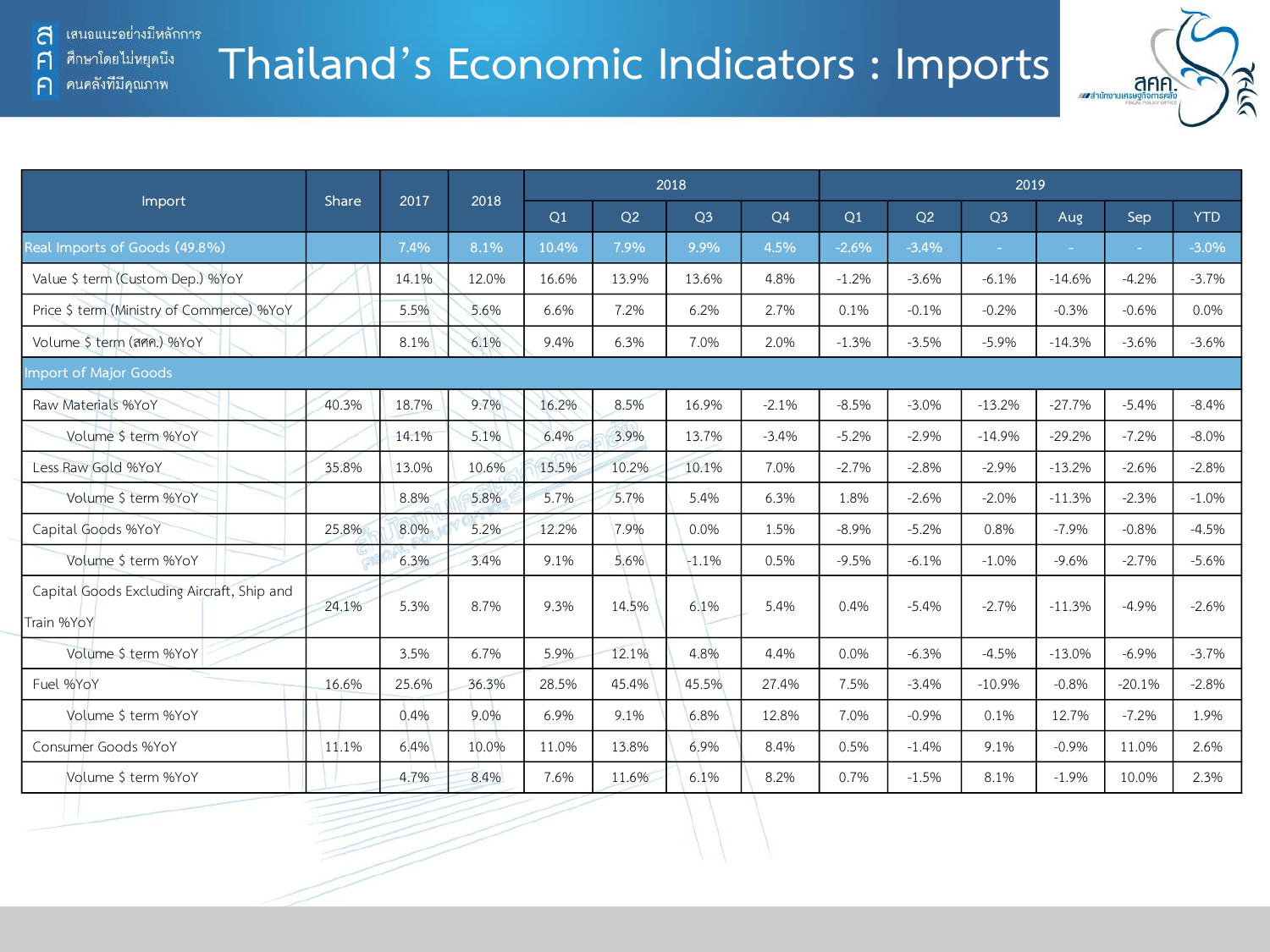



| Growth rate: %YoY                              | 2017 | 2018 |       |                | 2018           |      | 2018 |                |                | 2019   |        |            |
|------------------------------------------------|------|------|-------|----------------|----------------|------|------|----------------|----------------|--------|--------|------------|
| (Share of GDP)                                 |      |      | Q1    | Q <sub>2</sub> | Q <sub>3</sub> | Q4   | Q1   | Q <sub>2</sub> | Q <sub>3</sub> | Aug    | Sep    | <b>YTD</b> |
| Agri-sector production (6.4%)                  | 3.7% | 5.1% | 6.8%  | 10.5%          | 3.2%           | 0.7% | 1.7% | $-1.1%$        |                | $\sim$ | $\sim$ | 0.4%       |
| Non-agri-sector production (94.4%)             | 4.1% | 4.0% | 4.8%  | 4.2%           | 3.1%           | 4.0% | 2.9% | 2.6%           |                |        | $\sim$ | 2.8%       |
| Manufacturing production (27.4%)               | 2.2% | 2.7% | 3.2%  | 2.9%           | 1.3%           | 3.3% | 0.9% | 1.1%           |                |        | $\sim$ | 1.0%       |
| - Hotels and restaurants (5.8%)                | 5.1% | 4.8% | 5.7%  | 4.9%           | 4.2%           | 4.4% | 4.0% | 3.5%           |                | $\sim$ | $\sim$ | 3.8%       |
| Agricultural products (%YoY)                   | 6.3% | 7.7% | 9.4%  | 12.5%          | 11.0%          | 2.2% | 0.8% | $-2.4%$        | 1.1%           | 1.4%   | 1.3%   | $-0.1%$    |
| Thai Industries Sentiment Index (TISI) (level) | 86.3 | 91.6 | 90.5  | 90.3           | 92.4           | 93.2 | 95.2 | 95.1           | 92.8           | 92.8   | 92.1   | 94.4       |
| Number of foreign inbound tourists (%YoY)      | 9.4% | 7.3% | 15.2% | 8.1%           | 1.7%           | 4.0% | 2.1% | 1.4%           | 7.2%           | 7.4%   | 10.1%  | 3.5%       |
| %gog SA / %mom SA                              |      |      | 14.7% | 7.8%           | 1.6%           | 4.6% | 1.8% | 1.3%           | 7.3%           | 2.7%   | 2.6%   |            |